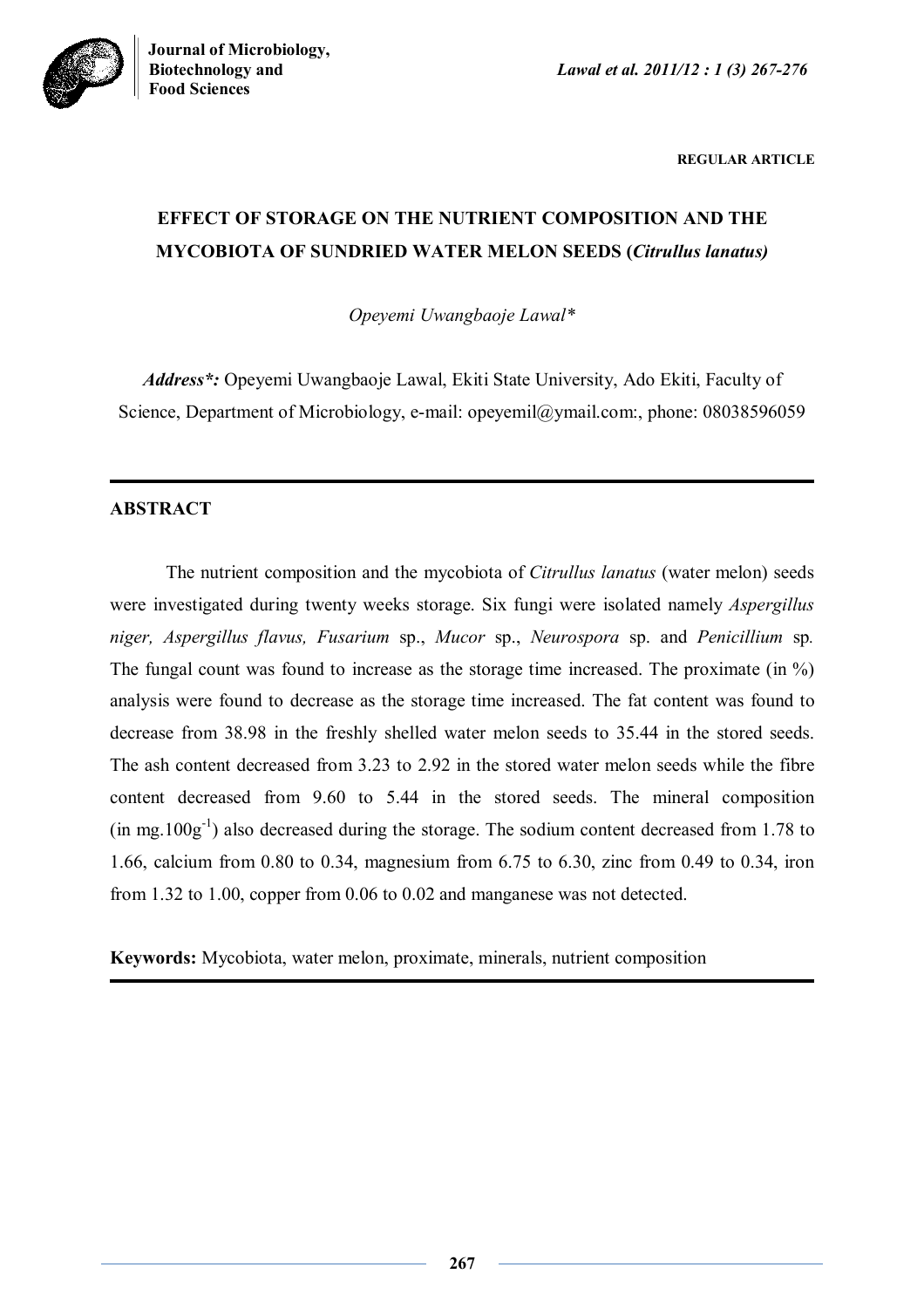# **INTRODUCTION**

Water melon belongs to the genus *Citrullus* and family *Cucurbitaceae* **(Huxley, 1992)**. The *Cucurbitaceae* is a medium sized plant family, primarily found in the warmer regions of the world. It is recognizable by its pinnatifid leaves and prolific fruit, up to 100 melons on a single vine. The water melon fruit, loosely considered a type of melon, possesses a smooth exterior rind (green and yellow) and a juicy, sweet, usually red, yellow or orange interior flesh (**Jeffrey, 2005**). Moreover, they are used as a domestic remedy for urinary tract infection, hepatic congestion, catarrh, worm remedy, abnormal blood pressure **(Deible and Swanson, 2001; Amadi** *et al.,* **2003)**.

Water melon is rich in minerals, protein, vitamins, carbohydrate and fibre **(Duke and Ayensu, 1985; Tarek and Khaled, 2001)**. However, storage conditions have effect on the proximate and chemical composition of the stored water melon because of the growth of some spoilage fungi that strife in such conditions **(Abaka and Norman, 2000).** The fungi that invade stored product are generally grouped into two categories namely field fungi which attack developing and matured seeds in the field and storage fungi which are predominantly species of *Aspergillus* and *Penicillium* which attack the stored products **(Fagbohun** *et al.,* **2010)**.

The conditions of the stored product determine the extent of invasion of the stored product. The environmental factors that aid the development of fungi in stored products include moisture content **(Amusa** *et al.,* **2002)**, temperature **(Abaka and Norman, 2000)**, aeration **(Burell, 1974)**, pH **(Aderiye, 2004)**, relative humidity **(Kuku, 1979)**. However, the effect of this storage fungi on stored products include deterioration and spoilage of stored products **(Abaka and Norman, 2000; Ekundayo and Idzi, 2005)**, reduction of market value **(Muller, 1991)** and production of chemical substances that are toxic **(Richard and Wallace, 2001)**. The preventive measures that can be employed for the growth of the storage fungi are biological control **(Aderiye, 2004)**, chemical control and physical control **(Rice, 2002)**.

However, the aims and objectives of this study were to study the effect of storage on the nutrient composition and the mycobiota of sundried water melon seeds.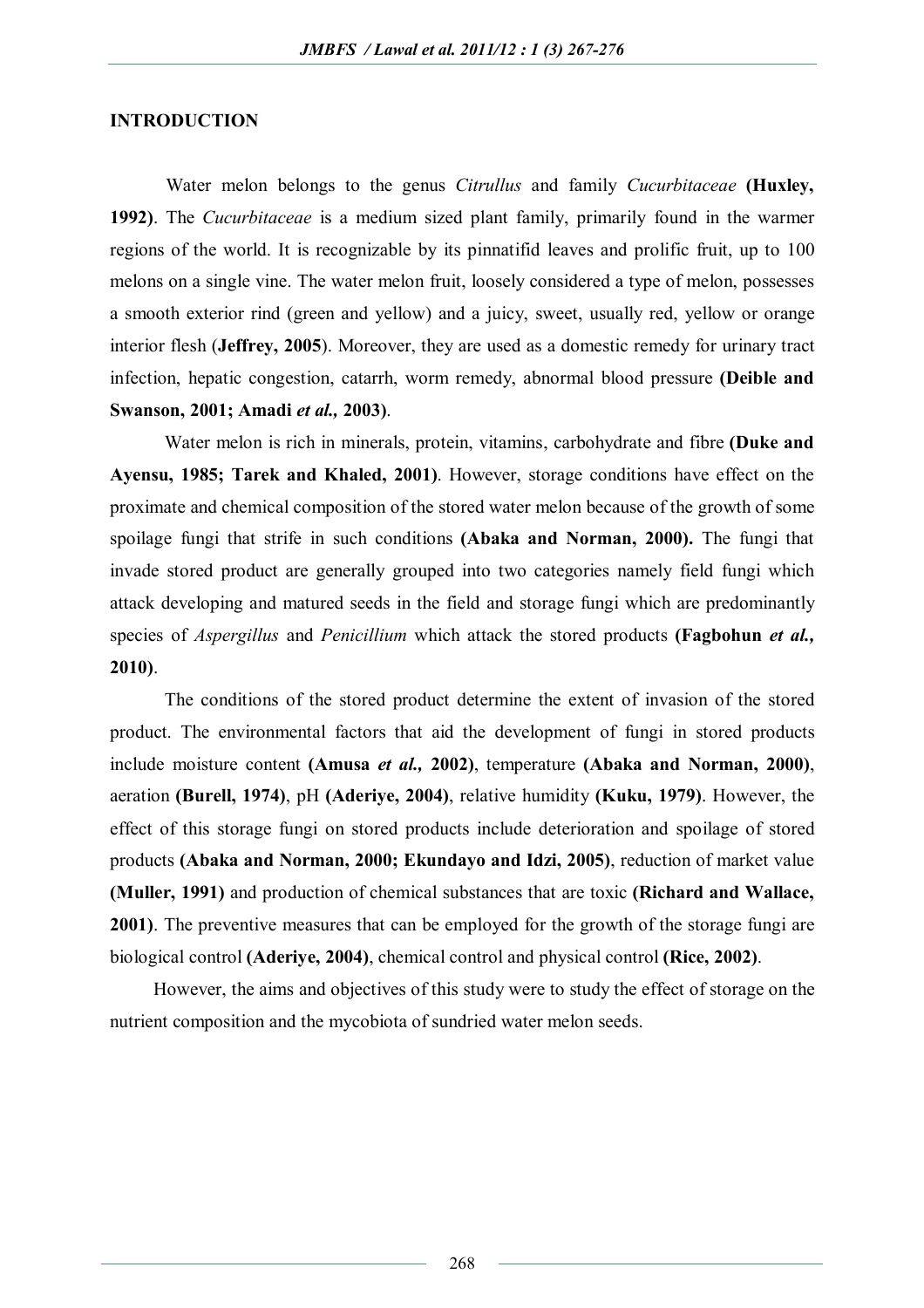# **MATERIAL AND METHODS**

# **Collection of Samples**

Ten seeds of *Citrullus lanatus* were collected from Oja-oba, the main market in Ado Ekiti, Ekiti State, Nigeria. The seeds were shelled and sun dried for one week. The samples were stored for six months in an insect free container, labeled and kept in the laboratory at  $28^{\circ}$ C. The seeds were examined for changes in the mycobiota and nutrients composition after each month of storage.

#### **Isolation of Fungi from the Stored Sun Dried Melon**

### *Direct Plating*

From the sun dried water melon seeds, 10 seeds were examined randomly for external mouldness. They washed with sterile distilled water. Using a sterile dissecting forceps, the surface of the stored dried water melon seeds was scrapped and was plated aseptically on Potato Dextrose Agar (PDA) plate and incubated at 28<sup>o</sup>C for 7 days as described by **Amusa (2001)** and **Arotupin and Akinyosoye (2001)**. The pure cultures obtained were examined under the microscope for fruiting bodies, hyphae to determine the fungi present.

# *Dilution Plate Method*

This method was used to determine the type of fungi present in the stored sun dried water melon seeds. However, 1g of the sample was grinded with 10ml of sterile distilled water. This was shaken thoroughly and 1ml of suspension was pipetted into a sterile test tube containing 9ml of distilled water. This was thoroughly mixed together. The sample was serially diluted and 1ml each of aliquots of  $10^{-5}$  and  $10^{-6}$  were added to molten PDA plates. The plates were swirled gently to obtain thorough mixing and were allowed to solidify and incubated at  $28^{\circ}$ C for 7 days. The fungal colonies were counted every 24 hours.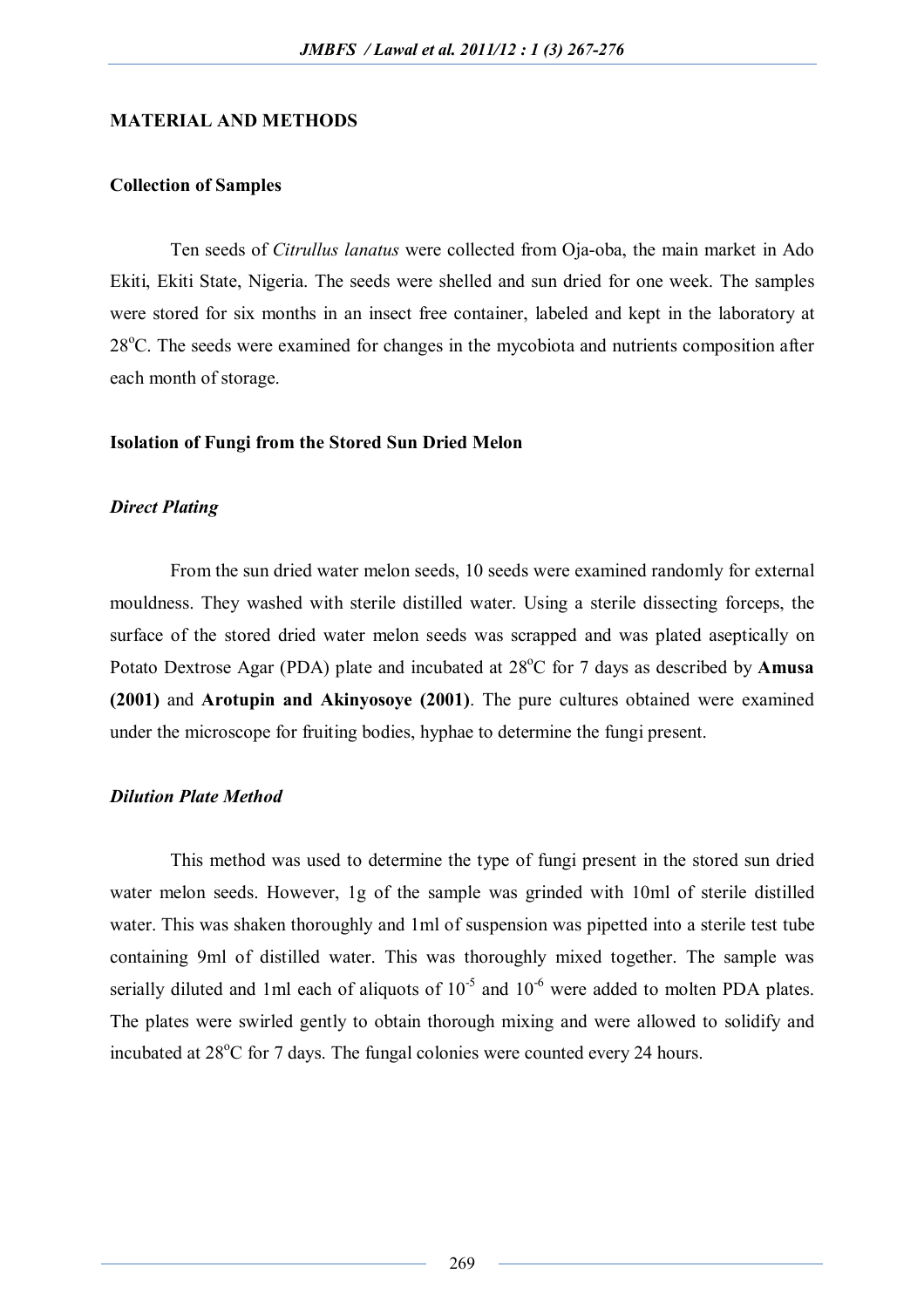# *Washing Method*

This was carried out by weighing 1 g of the sundried water melon seeds into 10 ml of sterile distilled water in a beaker. This was shaken thoroughly and drops of suspension of contaminated water were introduced into Ppetri dishes containing Potato Dextrose Agar. This was evenly spread on the agar plate with aid of a sterile glass spreader. The plates were incubated at  $28^{\circ}$ C for 7 days and were observe for visible fungi growth.

### **Identification of mycobiota**

The associated fungi were identified by their cultural and morphological features **(Alexopoulous** *et al.,* **1996; Burnet, 1975; Dungan, 2006)**. The isolates were examined under bright daylight for the colour of the culture and further examination was carried out.

### **Proximate analysis**

The proximate analysis of the samples for moisture, ash, fibre and fat were done by the method of **AOAC (2005)**. The nitrogen was determined by micro-Kjeldahl method as described by **Pearson (2002)** the percentage Nitrogen was converted to crude protein by multiplying 6.25. All determinations were performed in triplicates.

### **Mineral analysis**

The minerals of the samples were analyzed using the solution obtained by dry ashing the sample at 550°C and dissolving it in HCl (25ml) and 5% Lanthanum chloride (2ml), boiling, filtering and making up to standard volume with deionized water. Mn, Cu, Co, Zn, Fe, Mg, Na, and Ca were determined with a Buck Atomic Absorption Spectrometer (Buck Scientific, Model 200A/200, Inc. East Norwalk, Connecticut, U.S.A). Sodium was measured with a Corning 405 flame photometer (Corning Halstead, Essex, UK, Model 405) **(AOAC, 2005)**. The detection limits had previously been determine using the methods of **Techtron (1975)** as Mn 0.01, Cu 0.005, Co 0.05, Zn 0.005, Fe 0.02, Mg 0.002, Ca 0.04, Na 0.001 ppm (all for aqueous solutions).

The optimum analytical range was 0.5 to 10 absorbance units with coefficient of variation of 0.05 to 0.40% phosphovanado-molybdate method using a Spectronic 20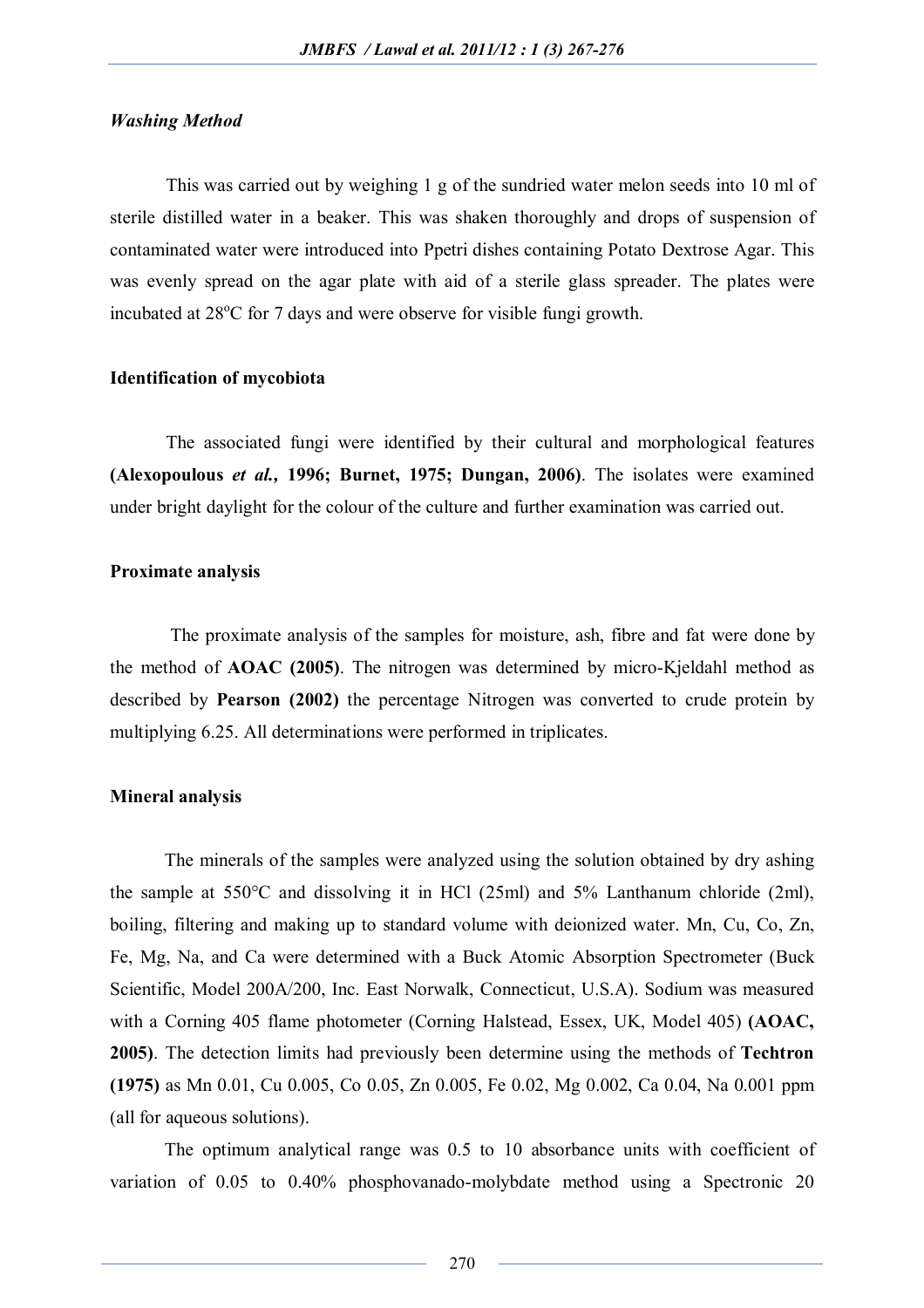colorimeter (Galenkamp, London, UK) **(AOAC, 2005)**. All chemicals were BDH analytical grade.

# **RESULTS AND DISCUSSION**

A total of six fungi were isolated from stored sundried water melon seeds and were identified based on their cultural and morphological characteristics. The fungi include *Aspergillus niger, Aspergillus flavus, Fusarium* sp., *Mucor* sp., *Neurospora* sp. and *Penicillium* sp. The summary of the fungi isolated from stored sundried water melon seed using various methods are shown on Table 1. In addition, results of the proximate and mineral analysis are shown on Tables 2 and 3 respectively.

In this study, there was an increase in the numbers of fungi isolated as the study progressed. Three fungi *Aspergillus niger*, *Aspergillus flavus* and *Mucor* sp. were isolated at the first week of the study while others joined the number as the study progressed. This result is in agreement with the findings of **Fagbohun and Lawal (2011)** who reported the isolation of *Aspergillus glaucaus, Aspergillus flavus* and *Aspergillus niger* from sundried soybean stored for twenty weeks. The metabolic activities of isolated fungi in the stored products may cause decay of agricultural produce thereby reducing their market and nutritional value **(Amusa** *et al.,* **2002)**. The fungi isolated using washing method are those capable of growing in the seeds. The fungi isolated by any of the three methods used could therefore be field or storage fungi.

|                    | Weeks of storage and method of isolation |                |            |            |            |            |  |
|--------------------|------------------------------------------|----------------|------------|------------|------------|------------|--|
| Fungal sp.         |                                          |                |            |            |            |            |  |
|                    | $\overline{0}$                           | $\overline{4}$ | 8          | 12         | 16         | 20         |  |
|                    | <b>ABC</b>                               | <b>ABC</b>     | <b>ABC</b> | <b>ABC</b> | <b>ABC</b> | <b>ABC</b> |  |
| Aspergillus niger  | $++ +$                                   | $++ +$         | $+++$      | $+++$      | $++$       | $+++$      |  |
| Aspergillus flavus | $++ +$                                   | $++ +$         | $++ +$     | $++$       | $++ +$     | $++ +$     |  |
| Fusarium sp.       | $- - +$                                  | $+ - +$        | $+++$      | $+++$      | $+ - +$    | $+ + +$    |  |
| Mucor sp.          | $++$                                     | $+ - +$        | $++ +$     | $+++$      | $++$       | $++ +$     |  |
| Neurospora sp.     |                                          | $+ - +$        | $+ - +$    | $+ - +$    | $++$       | $++ +$     |  |
| Penicillium sp     |                                          |                | - - +      | $+ - +$    | $++ +$     | $++$       |  |

**Table 1** A summary of fungi isolated from stored sun dried water melon seeds using various methods

Legend:  $A = Direct$  Plating Method,  $B = Dilution$  method,  $C = Washington$  method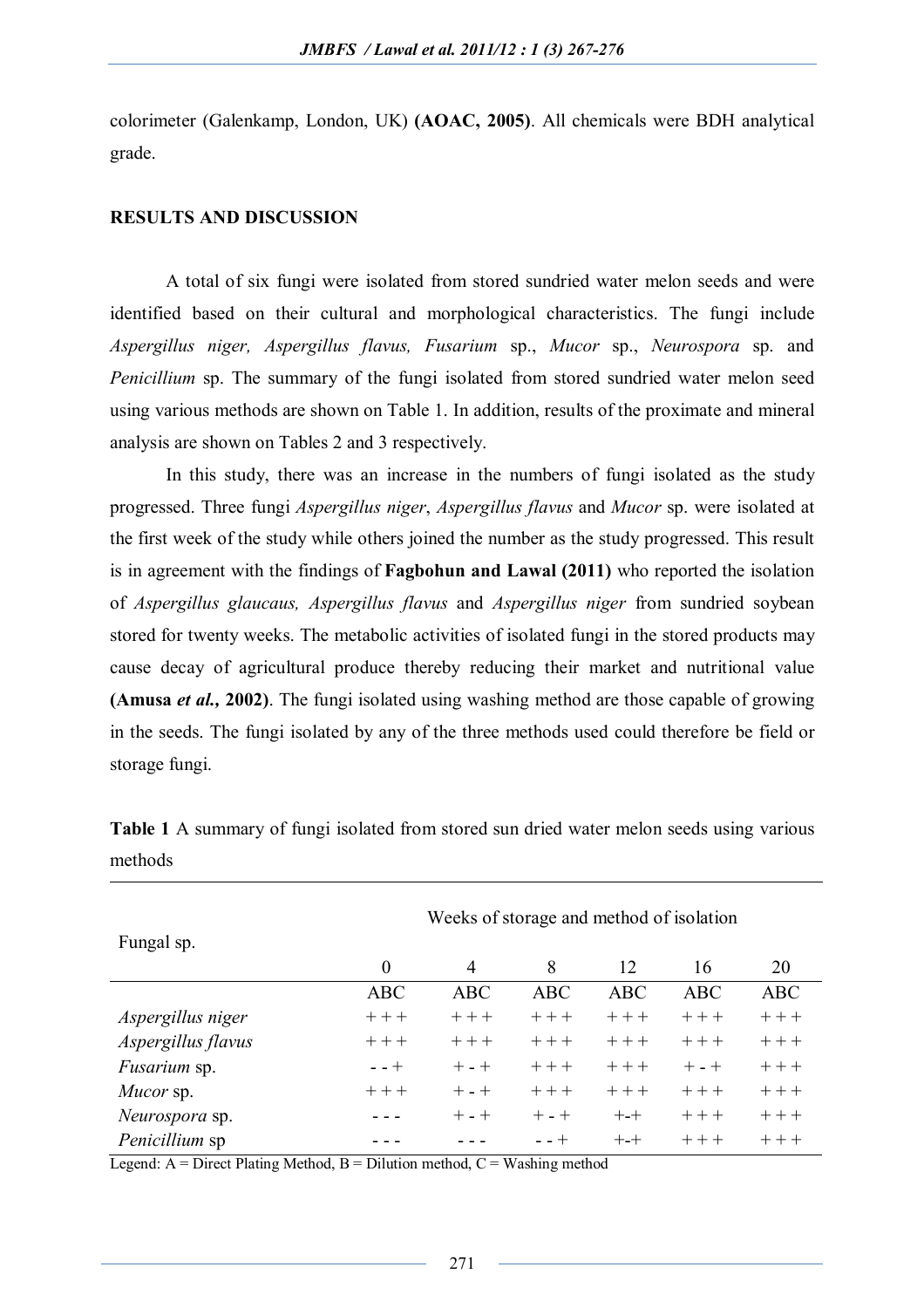Moreover, the fungi isolated in this study could be from the air, soil, storage house and or improper handling of the products. The penicillia are as common and as cosmopolitan as the aspergilla. They are so called green molds and blue molds which so frequently find on *Citrus* and other fruits, on jellies and preserves and on other foodstuffs that have become contaminated with their spores **(Rice, 2002)**.

Some of the fungi associated with stored products are capable of producing toxin metabolites or chemicals that are detrimental to the health of consumers. However, consumption of handful amount of these chemicals in the stored products can cause illness or death **(Anon, 1993; Mirocha** *et al.,* **2003)**. Based on the concern of the hazard to livestock and man, concerted effort is now being directed at finding very cheap and reliable methods of minimizing aflatoxin formation in stored products **(Bankole and Adebanjo, 2003)**.

**Table 2** A summary of the results of proximate analysis of sun dried water melon seeds during storage (in  $\%$ )

| Weeks of storage | Ash  | MC    | CP    | Fat   | Fibre | <b>CHO</b> |
|------------------|------|-------|-------|-------|-------|------------|
| Freshly prepared | 3.23 | 3.86  | 43.61 | 38.98 | 9.60  | 6.16       |
| 4 weeks          | 3.64 | 3.13  | 43.04 | 36.76 | 9.48  | 3.96       |
| 8 weeks          | 2.92 | 10.02 | 43.12 | 35.21 | 5.42  | 4.19       |
| 12 weeks         | 2.87 | 8.14  | 44.79 | 34.65 | 5.37  | 3.33       |
| 16 weeks         | 3.23 | 5.44  | 44.75 | 37.92 | 7.40  | 1.27       |
| 20 weeks         | 2.92 | 7.89  | 42.17 | 35.44 | 544   | 0.70       |

Legend: MC = Moisture Content, CP = Crude Protein, CHO = Carbohydrate

The results of the proximate analysis (in %) are shown of Table 2. It was found that the freshly shelled water melon seed had ash content of 3.23, moisture content (mc) of 3.86, crude protein (CP) of 43.61, fat of 38.98, fibre content (FC) of 9.60 and carbohydrate (CHO) of 6.16. However, after six months of storage the ash, crude protein, fat, fibre and carbohydrate decreased to 2.92, 42.17, 35.44, 5.44 and 0.70 respectively.

In contrast, **Fagbohun and Lawal (2011)** reported the increase of ash content from 5.07 to 6.44 and crude protein from 40.94 to 42.33 in sundried soybean stored for twenty weeks. The moisture content also increased to 7.89 %, this may be due to the degrading activity of the fungi.

The proximate analysis of stored shelled water melon seeds revealed that there was a decrease in the nutritive value of the stored melon seeds compared to the freshly shelled water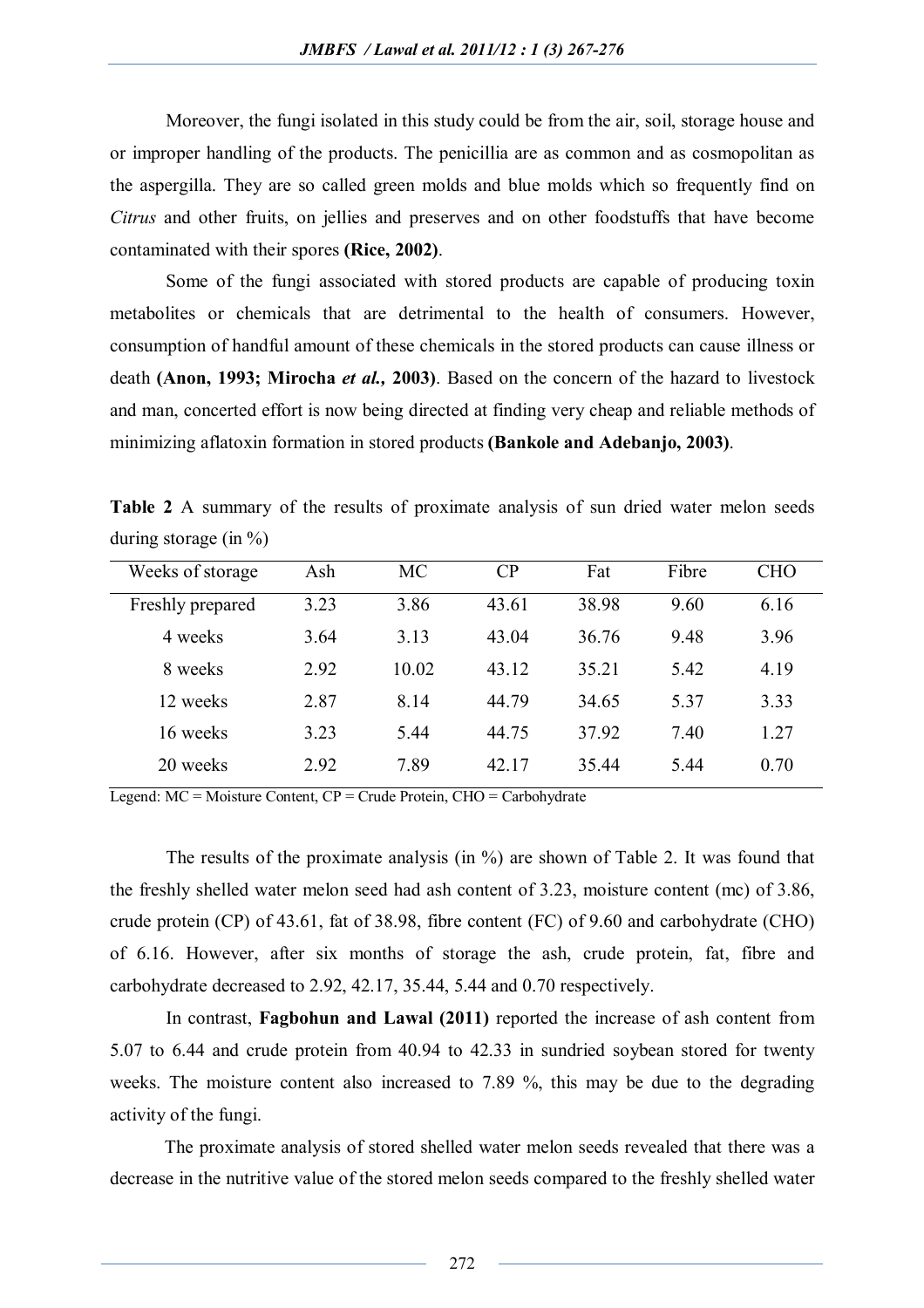melon seeds. This is due to fungal activity that caused changes during storage of the product. Nutrients are lost because of changes in CHO, protein, lipids and vitamins **(Abaka and Norman, 2000)**.

The mineral analysis of the melon seeds during storage (in mg/100mg) are shown on Table 3. It was found that Na (1.78), K (2.51), Ca (0.80), Mg (6.75), Zn (0.49), Fe (1.32) and Cu (0.06) in the freshly shelled water melon seeds decreased to 1.66, 2.34, 0.34, 6.30,0.34 1.00, 0.02 respectively at twentieth week of storage. This is in agreement with the findings of **Ekundayo and Idzi (2005)** who reported the decrease in the minerals content of melon seeds after two weeks of storage. However, this is in contrast to the findings of **Fagbohun and**  Lawal (2011) who reported an increase in the minerals of sundried soybean stored for twenty weeks.

**Table 3** A summary of the results of the mineral analysis of sun dried water melon seeds during storage (in mg.  $100g^{-1}$ )

| Storage in weeks | Na   | K    | Ca   | Mg   | Zn   | Fe   | <b>Cu</b> | Mn             |
|------------------|------|------|------|------|------|------|-----------|----------------|
| Freshly prepared | 1.78 | 2.51 | 0.80 | 6.75 | 0.49 | 1.32 | 0.06      | ND             |
| 4                | 1.77 | 2.49 | 0.74 | 6.69 | 0.53 | 1.32 | 0.05      | ND             |
| 8                | 1.73 | 2.42 | 0.50 | 6.61 | 0.47 | 1.26 | 0.05      | N <sub>D</sub> |
| 12               | 1.65 | 2.40 | 0.43 | 6.42 | 0.42 | 1.19 | 0.03      | <b>ND</b>      |
| 16               | 1.70 | 2.41 | 0.35 | 6.54 | 0.41 | 1.17 | 0.03      | N <sub>D</sub> |
| 20               | 1.66 | 2.34 | 0.34 | 6.30 | 0.34 | 1.00 | 0.02      | <b>ND</b>      |

### **CONCLUSION**

Water melon seed is of great importance to mankind. It contain high amount of calcium, phosphorus, magnesium, potassium, zinc and iron. These nutrients are required in major or minor quantities for the physic-chemical reactions that occur daily which contribute to good health and fitness in human beings. Water melon seed oil also contain high amount of unsaturated fatty acid which has been discovered to be effective against high blood pressure, hypertension and obesity. However, adequate and proper care of the fruits and its seeds during processing and storage will ensure the conservation of its usefulness.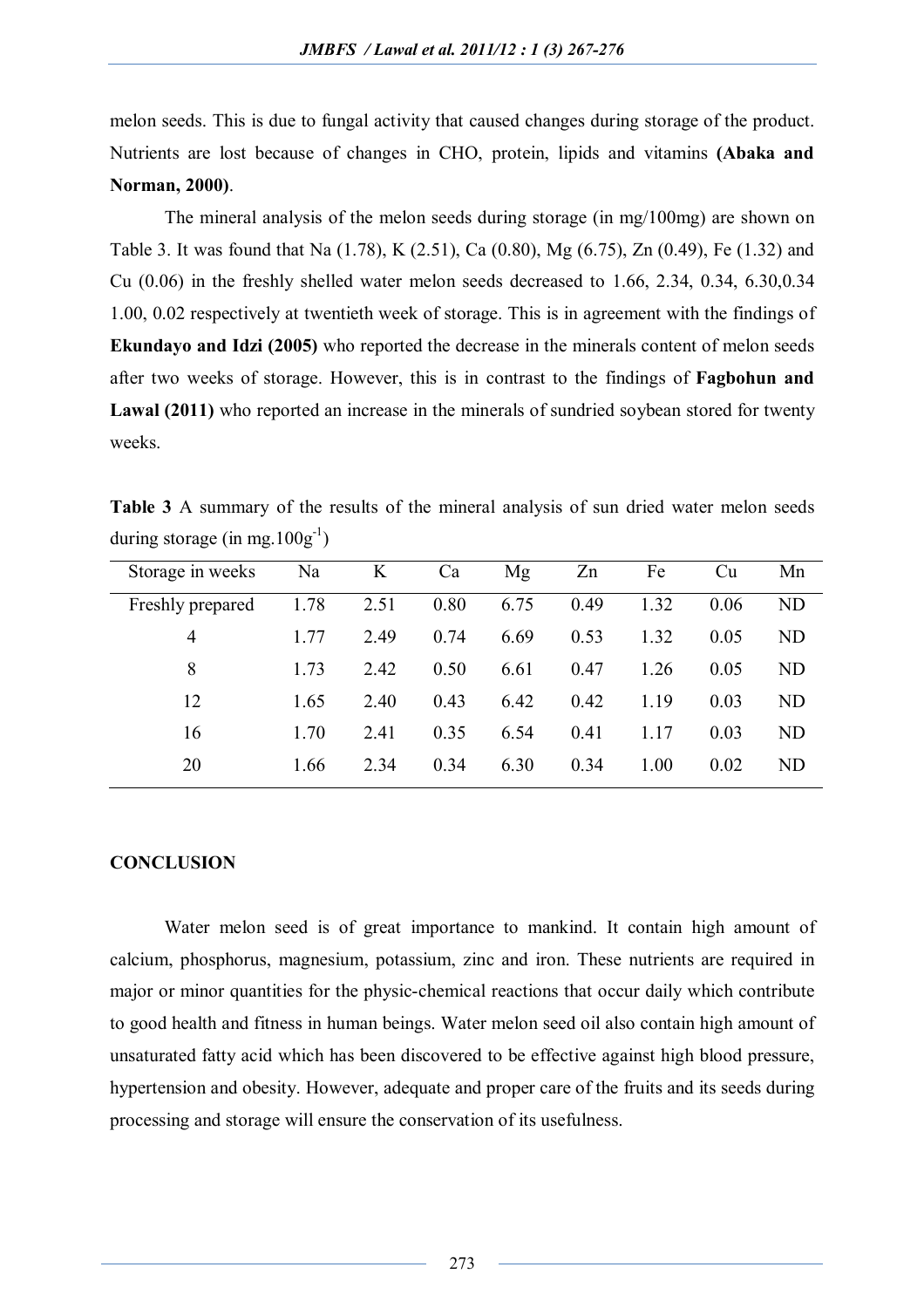# **REFERENCES**

A.O.A.C 2005. *Official Method of Analysis*. 14th Ed. Association of official Analytical Chemist, Washington. DC.

ABAKA - GYENIN, A. K. - NORMAN, J. C. 2000. The effect of storage on fruit quality of watermelons (*Citrullus vulgaris Schad*) ISHS. In *Acta Horticulturae*, vol. 53, 2000, no. 4, p. 305-307.

ADERIYE, B. I. 2004. *Contributory roles of microbes to human development*. 10<sup>th</sup> Inaugural lecture, University of Ado Ekiti, Nigeria. 2004, p. 11 - 36.

ALEXOPOULOUS, C. J. 1996. *Introductory Mycology*. 2nd Edition, John Wiley and Sons, incorporation, New York, USA. 1996, 278 p.

AMADI, E. N. - BARIMALAA, I. S. - BLANKSON, C.D. - ACHINEWHU, S. C. 2003. Melon seeds (*Citrullus vulgaris*) as a possible substrate for the production of tempe. In *Journal of Plant Foods for Human Nutrition*, vol. 53, 2003, p. 3-11.

AMUSA, N. A. 2001. Fungi associated with yam tubers in storage and the effect on the chip nutrient composition. In *Moor Journal of Agricultural Research*, vol. 2, 2001, p. 35-39.

AMUSA, N. A - KEHINDE, I. A. - ASHAYE, O. A. 2002. Biodeterioration of the Africa Star Apple (*Artocarpus communis*) in storage and it's effect on the nutrient composition. In *African Journal of Biotechnology*, vo1. 2, 2002, p. 57-60.

ANON, O. 1993. In IARC monographs on the evaluation of carcinogeic risks to humans. In *International Agency for Research on Cancer*, vol. 56, 1993, p. 245-395.

AROTUPIN, D. J. - AKINYOSOYE, F. A. 2001. Microflora of sawdust. In *Nigerian Journal of Microbiology*, vol. 15, no. 1, 2001, p. 97-100.

BANKOLE, S. A. - ADEBANJO, A. 2003. Mycotoxin contamination of food in West Africa. Current situation and possibilities of controlling it. In *African Journal of Biotechnology*, vol. 2, no. 9, 2003, p. 254-263.

BURELL, N. J. 1974. *Chilling in storage of cereal, grain and their products*. C. M. Christensen (Editor) American Association of cereal chemists. Inc., St. Paul MN.

BURNETT, J. H. 1975. *Mycogenetics*. John Wiley and Sons: London, England. 1975, 375 p.. CROWLEY, N. - BRADLEY, J. M. - DARRELL, J. H. 1969. *Practical Bateriology*. Butterworth and Co., Ltd. London, 1969, p. 164 - 168.

DEIBLE, K. E. - SWANSON, K. M. J. 2001. Cereal and cereal products, In: *Compedium of methods for the microbiological examination of foods*. Downes, F.P.O and Ito, K. (eds). Academic Press, New York.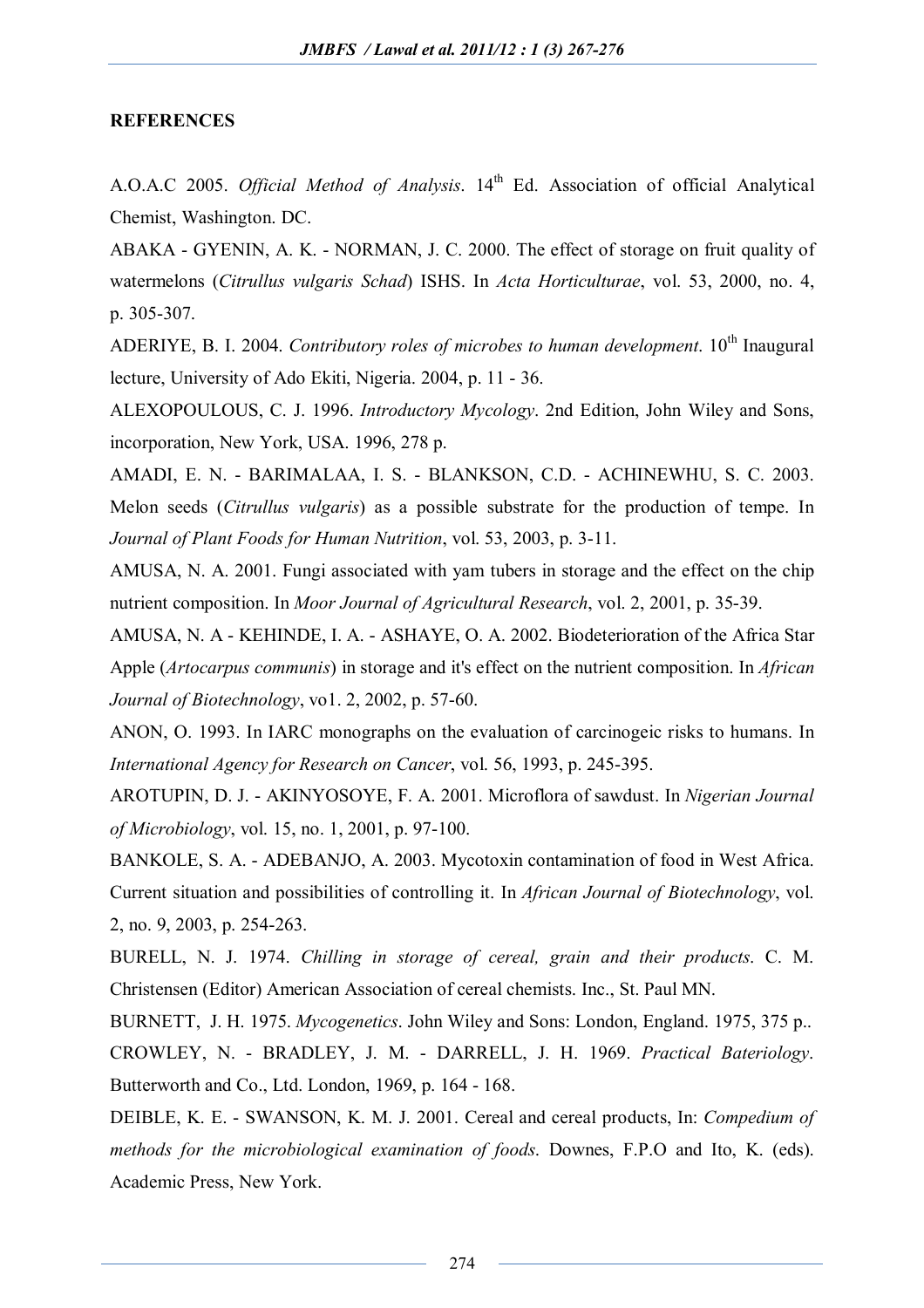DUGAN, F. M. 2006. *The idenfication of fungi*: An illustrated introduction within Keys, Glossary, and Guide literature. American Phytopathological Society: St. Paul. Mn. 2006, 176  $p_{\cdot}$ 

DUKE, J. A. - AYENSU, E. S. 1985. Medicinal Plants of China. Reference Publications, Inc. 1985; vol. 1, 1985, p. 131.

EKUNDAYO, C. A. - IDZI, E. 2005. Mycobiota and nutritional value of shelled melon seeds (*Citrullus vulgaris schrad*) in Nigeria. In *Journal for Plant Foods for Human Nutrition*, vol. 40, 2005, p. 31-40.

FAGBOHUN, E. D. - LAWAL, O. U. 2011. Effect of storage on nutrient composition and mycobiota of sundried soyabean. In *African Journal of Food Sciences*, vol. 5, no. 8, 2011, p. 473-477.

HUXLEY, A. 1992. The New RHS Dictionary of Gardening. Macmillan Press. Long Island, New York. 1992, p. 5-8.

JEFFREY, C. 2005. Appendix: an outline classification of the *Cucurbitaceae*. *Biology and utilization of the Cucurbitaceae.* Ithaca, New York, Cornel University. 2005, p. 449-463.

KUKU, F. O. 1979. Deterioration of melon seeds during storage at various relative humidity. *Report of Nigerian Stored Products Research. Institute Technology Report*, vol. 7, 1979, p. 65-67.

MOERMAN, D. 1998. Native American Ethnobotany. Timber press Oregon. 1998, p. 453 - 459.

MIROCHA, C. J. W - FILHO, E. R. 2003. Chemistry and detection of *Fusarium* mycotoxin: Ink. J Leonard and Bushnell (ed). *Fusarium* head blight of wheat and barley. The American Phytopathological society, St. Paul MN. 2003, p. 144-164.

MULLER, J. D. 1991 In: Fungi and mycotoxin in stored products ACIAR proceedings No: 36 (BR Champ, Ettighealy, AD Hocking and JJ Pitt editors), Australian center for International Research, 1991, p. 126 - 135.

PEARSON,J. 2002.Gardeningcolumn:watermelons,(http://www.plantanswers.com/garden\_ column/JUNE5, 2011.htm). Texas cooperative extension of the Texas A and M University system.

RICE, R. G. - GRAHAM, D. M. - LOWE, M. T. 2002. Recent ozone application in food processing and sanitation. In *Food Safety Magazine*, vol. 8, no. 5, 2002, p. 10-17.

RICHARD, J. L. - WALLACE, H. A. 2001. Mycotoxins, National center for Agricultural utilization research, USDA/ARS.